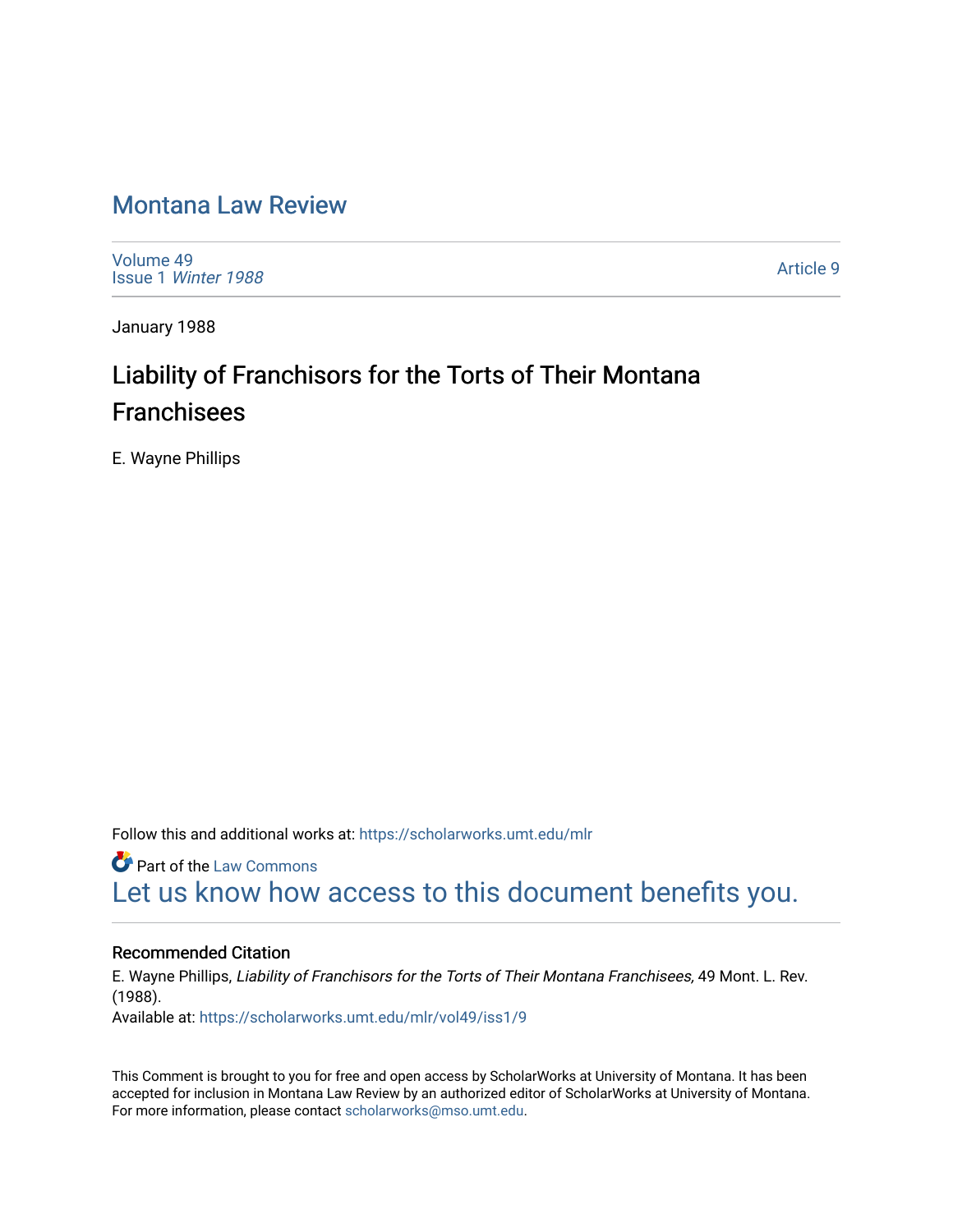# **COMMENTS**

## **LIABILITY OF FRANCHISORS FOR THE TORTS OF THEIR MONTANA FRANCHISEES**

#### **E. Wayne Phillips**

#### I. INTRODUCTION

Courts have described franchising as a system for distributing goods or services under a brand name through outlets owned **by** independent businesses called franchises.<sup>1</sup> The franchise relationship is governed **by** an elaborate contract under which the franchisee conducts a business or sells a product or services in accordance with prescribed methods and procedures.<sup>2</sup> The franchise relationship provides the franchisee with advertising, promotion, training, financing, and other specialized management resources.' The franchisor, on the other hand, obtains from the relationship a standardized, broad distribution of its goods or services, thereby increasing the franchisor's return while reducing its risks.

The system of sales under a franchising agreement became a distinct part of American business with the franchising of auto and soft drink sales in the 1890s.<sup>4</sup> The development of franchise operations such as McDonalds, Kentucky Fried Chicken, Howard Johnson Motels, and others created a franchising boom in the 1950s.<sup>5</sup> The phenomenal growth and success of franchises in that period resulted from several economic and social factors. The suburbanization of American cities created an opportunity for entrepreneurs to meet demands of individuals for goods and services located far from traditional business districts. Franchising provided the enterprising individual with a business structure for capitalizing on that opportunity. The joblessness created **by** major ec-

**<sup>1.</sup>** Murphy v. Holiday Inns, Inc., **216** Va. 490, 494, **219 S.E.2d 874, 877 (1975)** (quoting R. Rosenberg, **PROFITS FROM FRANCHISING** 41 **(1969)).**

<sup>2.</sup> In its modern form, franchising probably originated when the Singer Sewing Machine Company established its elaborate sales system after the Civil War. **C. VAUGHN, FRANCHISING 11** (1974).

**<sup>3.</sup>** H **&** R Block, Inc. v. Lovelace, **208** Kan. **538,** 545, 493 **P.2d 205,** 211 **(1972).**

<sup>4.</sup> **C. VAUGHN,** *supra* note 2, at **25.**

**<sup>5.</sup>** *Id.* at **15-17.**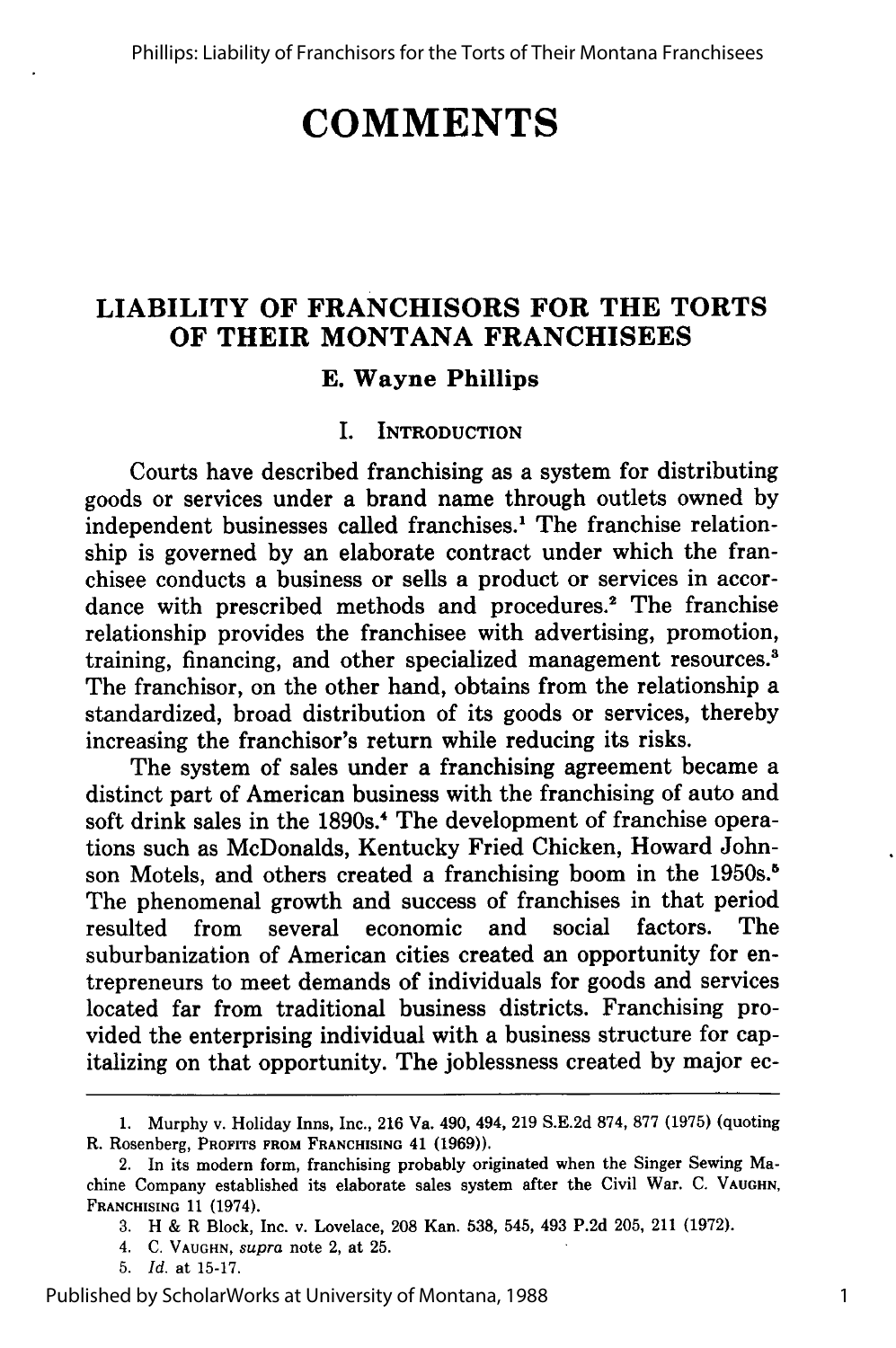onomic upheavals, such as the end of the Korean War and the switch from an industrial to a service economy, spawned a pool of talented people who responded to the attractive aspects of independent ownership and minimum capital requirements of franchises. Finally, public figures began associating their names with franchise advertising, leading to greatly increased acceptance of franchise products and services by the public.'

This initial wave of the franchise boom peaked in 1968.<sup>7</sup> However, in recent years, a new and significant upsurge in franchising has developed.<sup>8</sup> Modern entrepreneurs have created franchise options such as freeze drying of pets, aptly named Preserve-A-Pet.<sup>9</sup> and radon testing of homes, to mention just a few of the approximately five hundred or so new franchises created in the United States each year.<sup>10</sup>

The unique registration process for new businesses in Montana precludes the Montana Department of Commerce's Bureau of Business Regulation and the Secretary of State's Corporate Licensing Bureau from accurately determining the number of franchises created in the state. This process allows Montana franchisees to register under a fictitious name, which name need not indicate the parent franchisor.<sup>11</sup>

The proliferation of franchise operations has increased the need for courts to determine whether national franchisors can be found liable for the tortious acts of their franchisees. The Montana Supreme Court, however, has yet to rule on this liability. When presented in 1987 with its first case involving the liability of a franchisor for a franchisee's tort, the court ruled only on the validity of a grant of summary judgment.<sup>12</sup> The issue of franchisor liability thus remains unresolved in Montana.

This comment examines the issue of franchisor liability by

12. Burkland v. Electronic Realty Ass'n, **\_\_\_ Mont.** \_\_\_, 740 P.2d 1142 (1987).

*<sup>6.</sup> Id.* at 25-26.

<sup>7.</sup> *Id.* at 26.

**<sup>8.</sup>** Hotch & Whittenmore, *Franchising: Find That Niche,* 75 **NATIONS** BUSINESS 35 (Feb. 1987).

The franchising boom continues to occur despite the imposition of a franchise fee, for the rights inherent in using the franchise, which can run to \$50,000 or higher plus the requirement for payment of monthly royalties-usually 5-7% of the gross-and for monthly advertising fees. Bacas, *Leaving the Corporate Nest-The Franchise Route,* <sup>75</sup>**NATIONS BUSINESS** 14, 20 (Mar. 1987).

<sup>9.</sup> Hotch & Whittenmore, *Franchising: Find That Niche,* 75 NATIONS BUSINESS 35 (Feb. 1987).

<sup>10.</sup> *Id.* This number only estimates the size of the franchising boom because the speed of franchise growth is so rapid nobody knows the precise numbers. *Id.*

<sup>11.</sup> **MONT. CODE ANN.** §§ 30-13-201 to -202 (1987).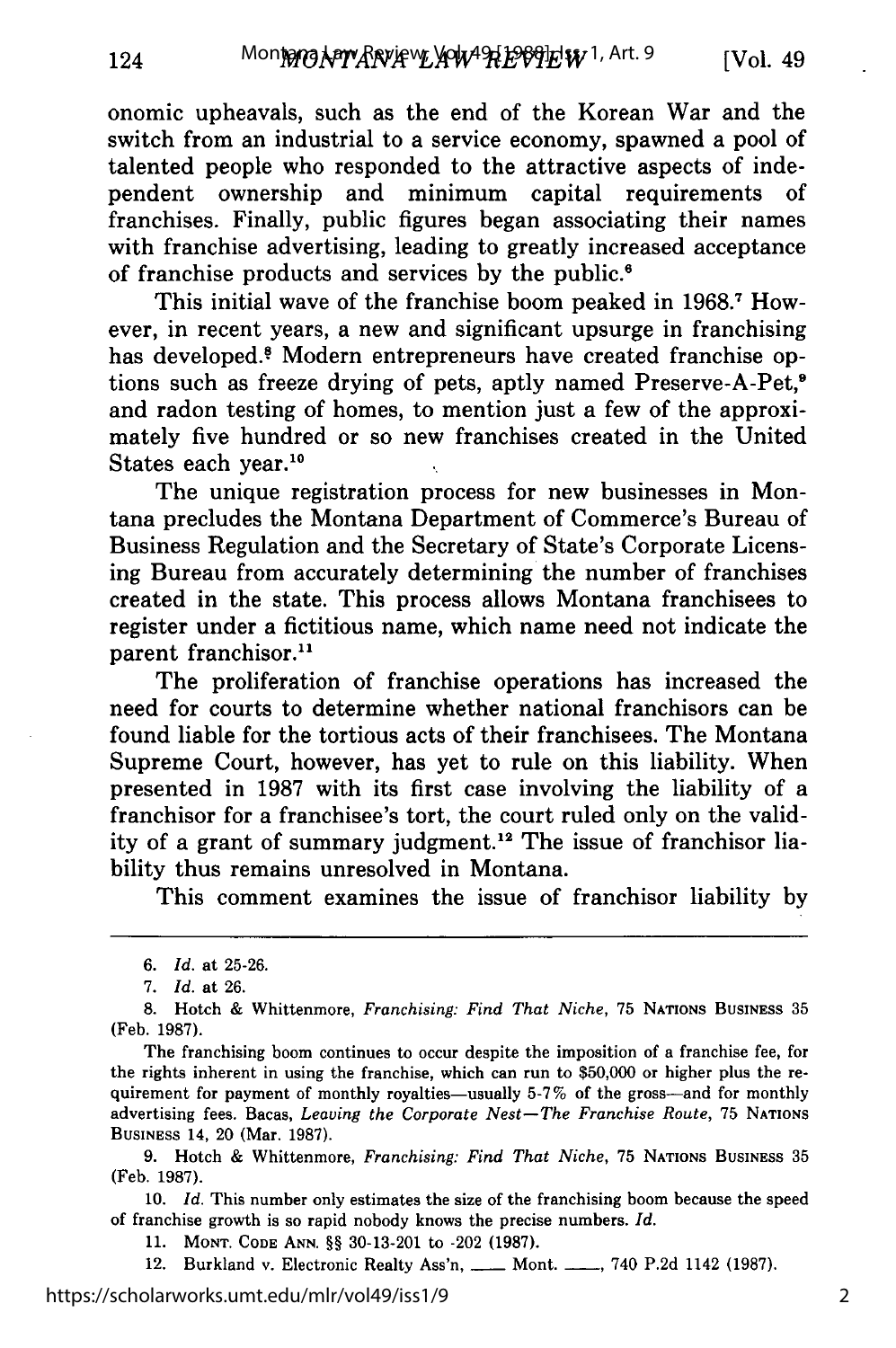first discussing the elements necessary to establish an agency relationship, which relationship is necessary if a franchisor is to be held liable. Analysis then turns to the threshold element necessary for an actual agency: the control exercised by the franchisor over the franchisee's day-to-day operations. The comment next proceeds to an analysis of two key elements necessary for a finding of ostensible agency, the extent to which use of logos, trademarks and advertising creates a "holding out" and the extent to which a third party has relied on the authority of the franchisee. The comment then discusses the type of acts for which a franchisor may be held liable if an agency exists. Finally, it concludes by recommending a structure for use in analysis of a tort case involving a franchise.

### II. THE **NECESSITY** OF **AN** AGENCY RELATIONSHIP

#### *A. Liability Hinges on the Determination of an Agency Relationship*

To hold a franchisor vicariously liable for the tortious acts of a franchisee, an agency relationship must exist between the two.<sup>13</sup> Montana law provides a general analysis of the nature of an agency by stating, "an agent is one who represents another, called the principal, in dealings with third persons."<sup>14</sup> The Montana Supreme Court will not presume the existence of an agency, but rather it will require the party asserting the existence of an agency to carry the burden of proof.<sup>15</sup> Once the third party proves the existence of an agency, the franchisor cannot insulate itself merely by asserting the existence of a franchise agreement.<sup>16</sup>

### *B. Two Types of Agency Relationship*

1. *Actual Agency*

Courts can hold a franchisor liable for franchisee torts if a determination is made that an actual agency exists. An actual agency exists when the three following elements are found: manifestation of assent by the franchisor, an act by the franchisee providing some degree of benefit to the franchisor, and control by the franchisor.<sup>17</sup>

The third element, control by the franchisor over the fran-

**<sup>13.</sup>** Hayman v. Ramada Inn, Inc., **357** S.E.2d 394, **397** (N.C. App. 1987).

<sup>14.</sup> **MONT. CODE ANN.** § 28-10-101 **(1987).**

<sup>15.</sup> Elkins v. Husky Oil Co., **153** Mont. **157, 166,** 455 P.2d **329, 332-33 (1969)** (citing Hamilton v. Lion Head Ski Lift, Inc., **139** Mont. **335, 363** P.2d **716 (1961)).**

<sup>16.</sup> *Murphy,* **216** Va. at 494, **219** S.E.2d at 877.

**<sup>17.</sup> RESTATEMENT (SECOND) OF AGENCY** § **1 (1958).**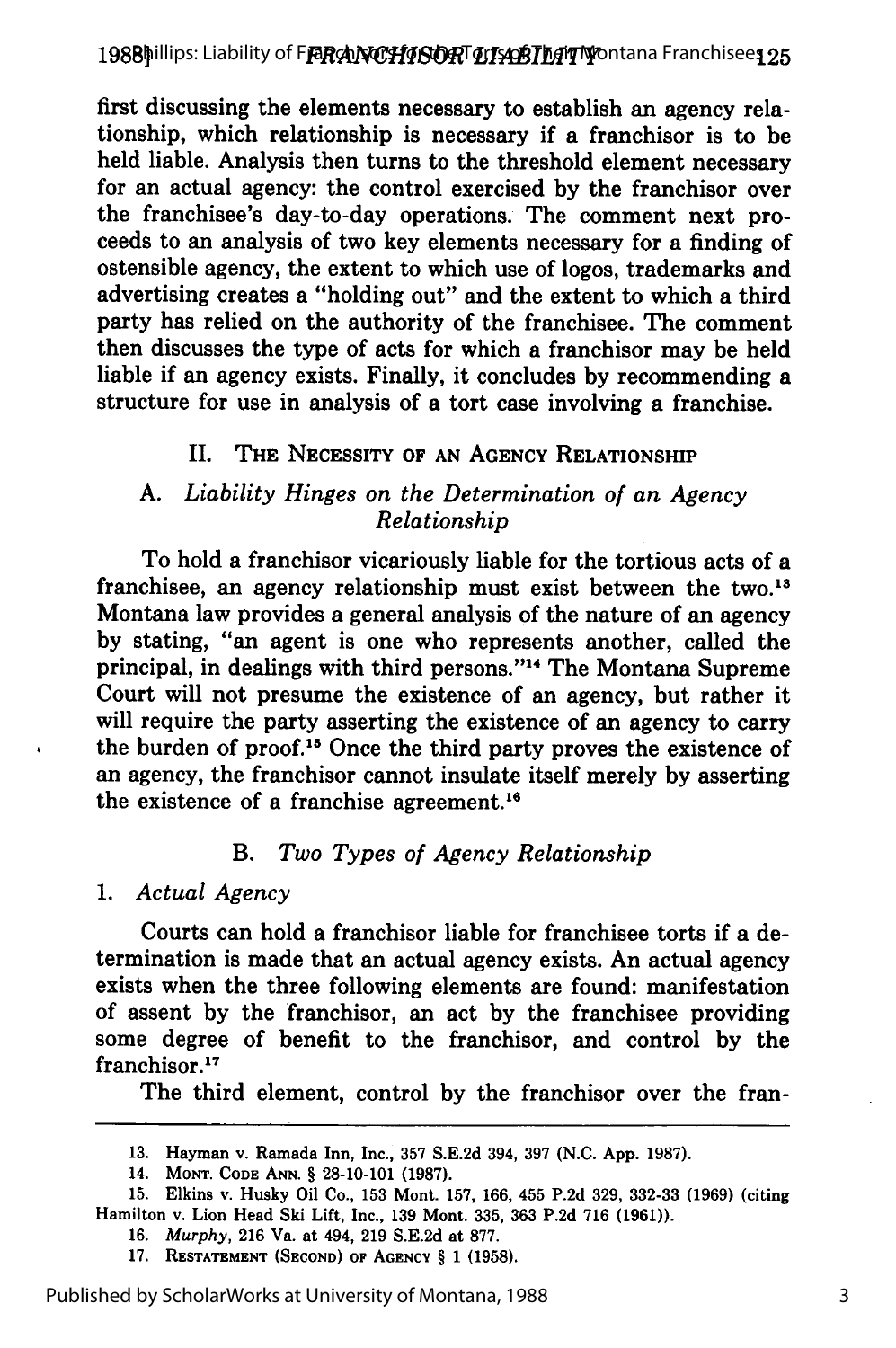chisee's day-to-day operations, is the key, often-disputed, element to establishing an actual agency."s Thus, an assessment of whether the controls exercised **by** a franchisor over a franchisee are sufficient to give rise to an actual agency relationship is a threshold question when determining whether a franchisor can be held liable for the torts of its franchisee.

126

### a. *Control Considered Sufficient to Establish an Agency Relationship*

An analysis of what control is sufficient to establish an actual agency entails an examination of the degree of the franchisor's control, as specified in the contract, over the franchisee and of the degree of control actually exercised over the franchisee.<sup>19</sup> In looking at the control specified in the franchise contract, a number of jurisdictions have found that "[i]f, in practical effect, one of the parties has the right to exercise complete control over the [day-today] operation by the other an agency relationship exists."20

The Montana Supreme Court examined the degree of control actually exercised in the non-franchise case of *Elkins v. Husky Oil Co. <sup>21</sup>*In *Elkins,* an accidental fire at a Husky station caused a customer's death. The court endorsed the plaintiff's view that control would only be sufficient if the principal controlled the compensa-

Salisbury v. Chapman Realty, 124 **111.** App. **3d** 1057, 1061, 465 N.E.2d 127, **131** (1984) (quoting **62** AM. **JUR. 2D** *Private Franchise Contracts §* **15** (1972)). *See also Singleton,* **332** A.2d 160.

20. *Nichols,* 248 Cal. App. **2d** at 610, **56** Cal. Rptr. at 731.

21. 153 Mont. 157, 455 P.2d **329.**

**<sup>18.</sup> RESTATEMENT (SECOND) OF AGENCY** § 1 **(1958).** *See, e.g.,* Salisbury **v.** Chapman Realty, 124 Ill. App. 3d 1057, 465 N.E.2d **127** (1984). *Elkins,* **153** Mont. at 157, 455 P.2d at **329;** Coe v. Esau, **377** P.2d **815** (Okla. **1963);** *Murphy,* **216** Va. at 490, **219** S.E.2d at **874;** Apple v. Standard Oil, **307** F. Supp. 107 (N.D. Cal. **1969);** Ottensmeyer v. Baskin, 2 Haw. App. **86, 625** P.2d 1069 **(1981);** Ortega v. General Motors Co., **392** So. **2d** 40, (Fla. Dist. Ct. App. **1980);** Stanford v. Dairy Queen Prod., **623** S.W.2d **797** (Tex. Civ. App. **1981);** Singleton v. Int'l Dairy Queen, Inc., **332** A.2d **160** (Del. 1975); Duluth Herald and News Tribune v. Plymouth Optical Co., **286** Minn. 495, 176 **N.W.2d 552 (1970);** Beck v. Arthur Murray, Inc., 245 Cal. App. **2d** 976, 54 Cal. Rptr. **328 (1966);** Nichols v. Arthur Murray, Inc., 248 Cal. App. **2d** 610, **56** Cal. Rptr. **728** (1967).

**<sup>19.</sup>** *Ottensmeyer,* 2 Haw. App. at **89, 625** P.2d at 1071.

Where a sufficient degree of control and direction is manifested by the parent franchisor, an agency relationship may be created. Whether the relationship between a franchisor and a franchisee is that of principal and agent, at least insofar as this relationship affects a stranger to the franchise agreement, is dependent upon the intention of the parties as determined from the written agreement and the accompanying circumstances. The declaration of the parties in the agreement respecting the nature of the relationship created thereby are not controlling, however, and, as with contracts generally, the writings must be considered as a whole.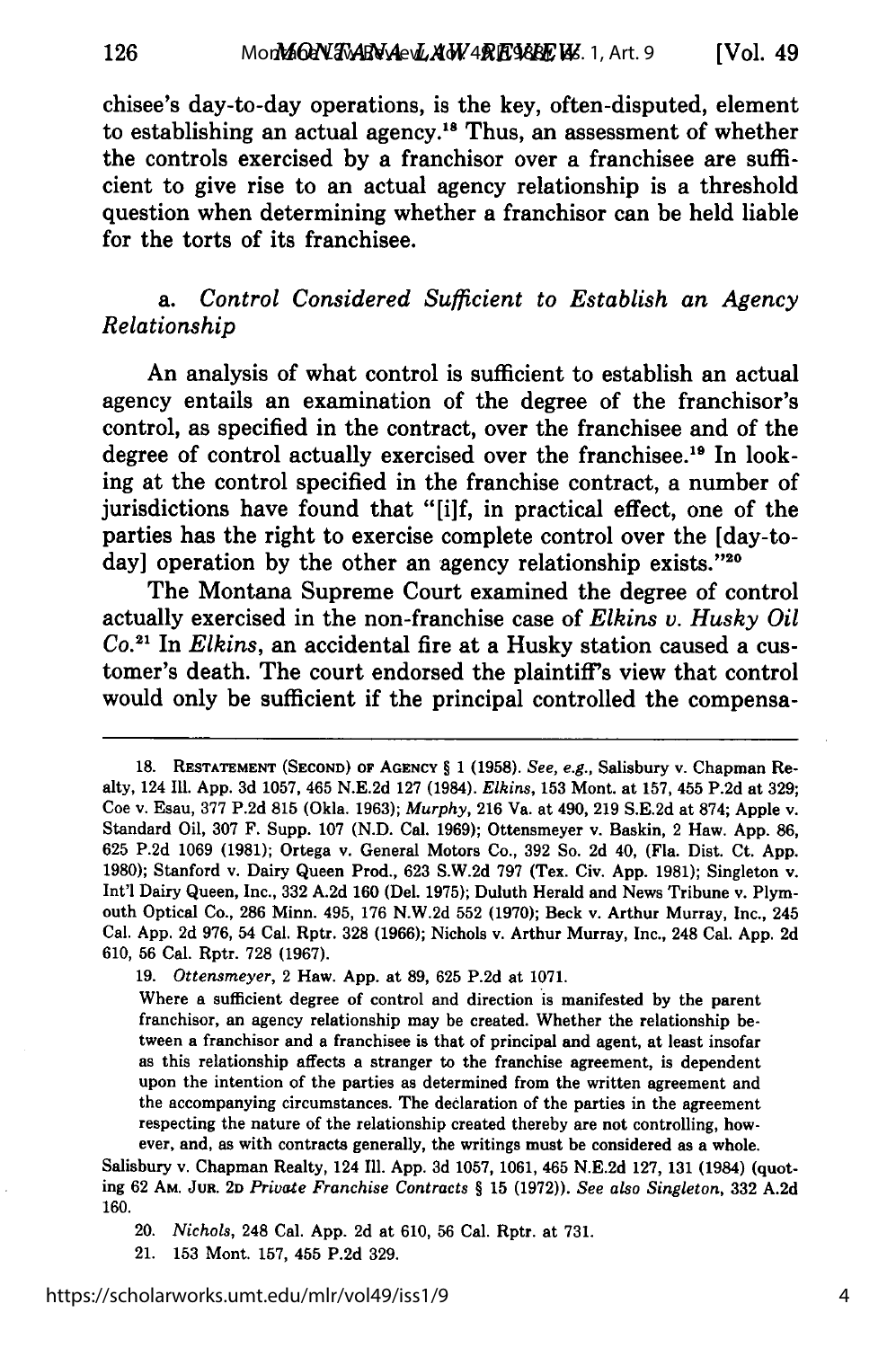# 1988] IP Phillips: Liability of Franchisers for the Torts of Their Montana Franchisees<br>1988]

tion of employees and hours of operation.<sup>22</sup> Because such controls were not exercised, the court found that an agency relationship was not created. Other courts have found that if the franchisor exercises control over compensation and hours of operation such controls will be sufficient to give rise to an actual agency relationship.<sup>23</sup>

In the Florida case of *Ortega v. General Motors Corp.,24* the plaintiff sought to hold GMC vicariously liable for injuries resulting when a truck sold by a franchise dealer rolled over. The court held that GMC was not liable because the company did not exercise the controls "of greatest importance"<sup>25</sup>-namely, control over hiring, firing and supervision.<sup>26</sup> The *Ortega* court also stated that an important criteria to be considered when determining the sufficiency of control is "[i]ndependent ownership of a substantial  $enterprise." <sup>27</sup>$ 

In the Delaware case of *Singleton v. International Dairy Queen, Inc. ,28* a young girl injured herself when she fell through the glass door of a Dairy Queen franchise. The court held that the controls exercised and manifested by the franchisor were such that "the very lifeblood of the [franchisee was] in the hands of the franchisor." $29$  The controls cited by the court included mandating the size, shape and appearance of a franchisee's establishment, imposing the nationally known sign as the only sign for the premises, requiring all containers to show the name of the parent company, dictating portion control, the size and shape of containers, the uniforms of employees, subjecting the franchisee to the obligation to obey subsequent rules and regulations, reserving the right to inspect the premises, naming the suppliers used, and even dictating what else might be sold on the premises.<sup>30</sup> The court found that these actions constituted control sufficient to give rise to an actual agency, further adding that there could be no greater control than that over portion control and the unilateral franchise termination control held by the franchisor.<sup>31</sup>

22. *Id.* at 163, 455 P.2d at 331-32.

23. *Salisbury,* 124 Ill. App. 3d at 1061, 465 N.E.2d at 131.

24. 392 So. 2d 40.

25. *Id.* at 42.

26. *Id.* at 43.

27. *Id.*

- 28. 332 A.2d at 161.
- 29. *Id.* at 163.
- 30. *Id.* at 162-63.
- 31. *Id.* at 163.

Published by ScholarWorks at University of Montana, 1988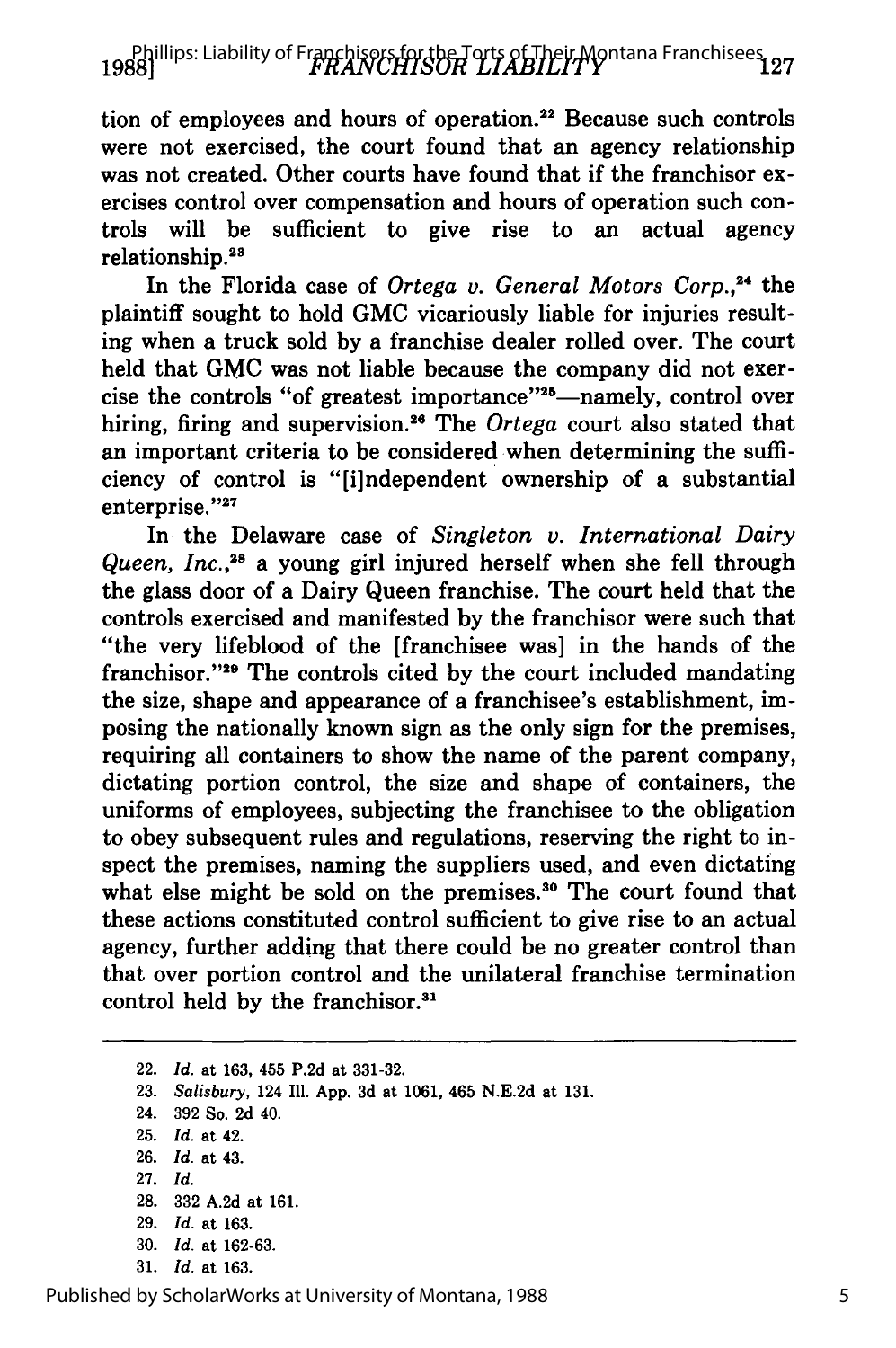b. *Control Considered Insufficient to Establish an Agency Relationship*

Courts have generally held that the degree of control exercised is insufficient to establish an actual agency if the franchisor fails to tell the franchisee *how* the day-to-day franchise business is to be conducted.<sup>32</sup> For example, in *Coe v. Esau*<sup>33</sup> the court held that a principal's control was insufficient to give rise to an actual agency because the station owner handled the goods of other suppliers, controlled the hiring and firing, determined his own business hours and methods, and developed independent merchandising policy restrictions.

In *Stanford v. Dairy Queen Products,3"* consumption of an allegedly unwholesome cheeseburger resulting in illness and aggravation of a pre-existing heart condition prompted a suit alleging franchisor liability. In this case, the franchisor exercised control over: food-preparation procedures, periodic inspections, uniforms, financial record keeping, advertising expenditures, membership in a trade association, blue print approval for the building, operating procedures and advertising, and employment and supervisory practices. The court thus held that the franchisor was not liable because these controls were insufficient to establish an agency.<sup>35</sup>

In *Drexel v. Union Prescription Centers,6* a federal district court in Pennsylvania had to rule on whether a franchisor would be liable for injuries resulting when its drugstore franchisee improperly filled a prescription. The court held that the franchisor lacked sufficient control over the franchisee, even though the franchise was registered in the franchisor's name, bags, prescription labels, cash register receipts only had the franchisor's name inscribed on them, and advertising and phone book listings were in the franchisor's **name.3 <sup>7</sup>**

#### c. *The Effect of the Lanham Act on the Factor of Control*

The federal Lanham Act<sup>38</sup> mandates that a franchisor, as a trademark owner, must exercise control over its franchisee in order to preserve the trademark rights granted by the law and to protect

38. 15 U.S.C. *§§* 1051 to 1127 (1964).

https://scholarworks.umt.edu/mlr/vol49/iss1/9

<sup>32.</sup> Greening v. Gazette Printing, **108** Mont. 158, 172, 88 P.2d 862, 867 (1939).

<sup>33. 377</sup> P.2d 815, 818-19 (Okla. 1963).

<sup>34. 623</sup> S.W.2d at 799.

<sup>35.</sup> *Id.* at 802-03.

<sup>36.</sup> 428 F. Supp. 663 (D.C. Pa. 1977).

<sup>37.</sup> *Id.* at 677.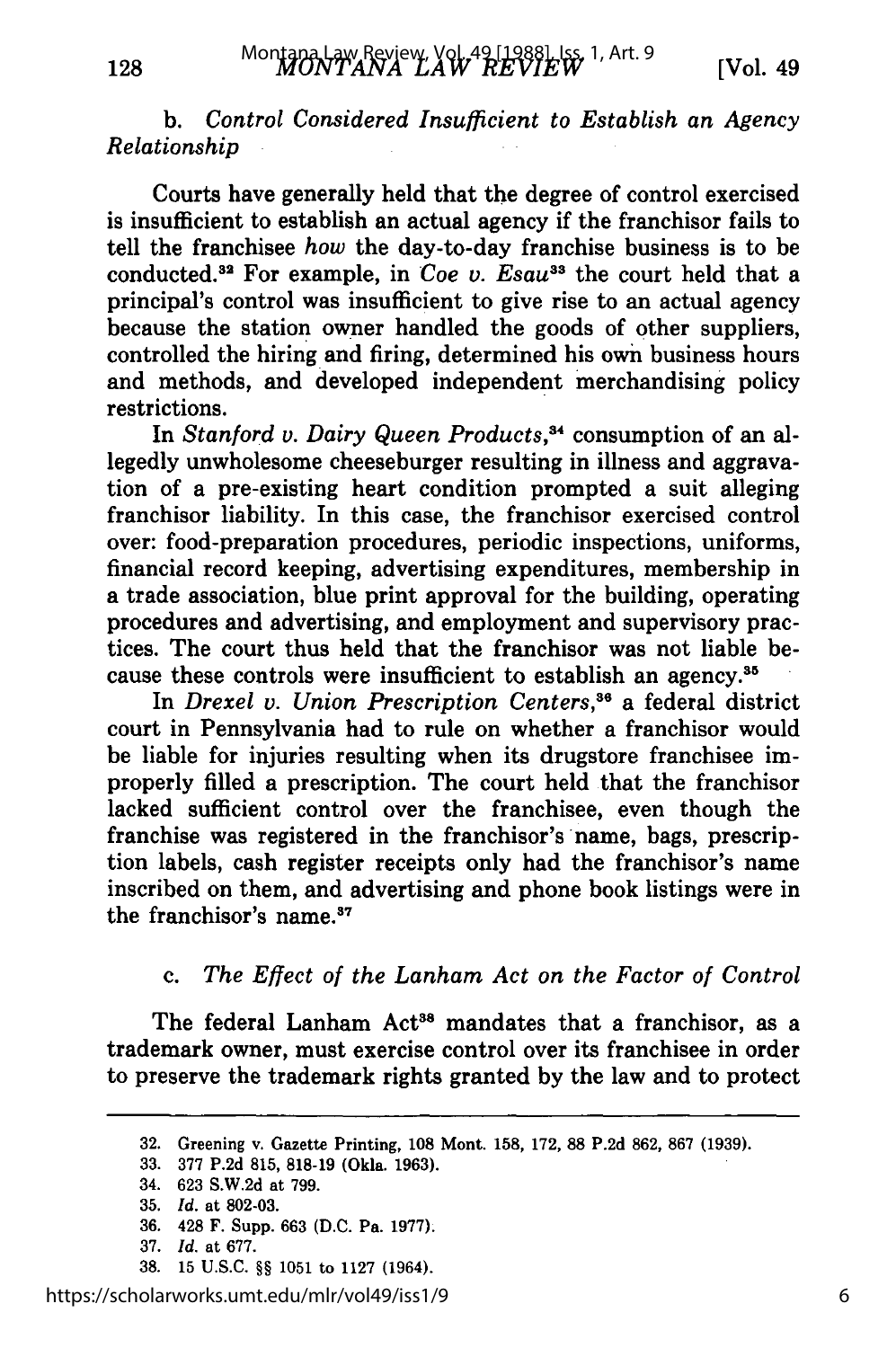the public against deceptive practices in use of the trademark.<sup>39</sup> Thus, courts often hear arguments that the controls exercised **by** a franchisor arise principally from its requirement to protect its trademark, tradename and good will and should not give rise to an agency relationship.<sup>40</sup> This control results from the economic fact that a franchisor's trademark often represents its principal asset.<sup>41</sup> Whether this control "is sufficient to establish an agency relationship depends, in each case, upon the nature and extent of the power defined in the franchise contract."<sup>42</sup>

The Lanham Act may pose a catch-22 for franchisors. Failure to exercise the necessary control would result in abandonment of the trademark. On the other hand, the controls necessary to prevent abandonment of the trademark are also the kind of controls a court could find sufficient to establish an agency relationship. Those who argue that trademark controls should be held sufficient to establish an agency assert that third parties patronizing the franchisee, because of the quality of goods or services that they have associated with the trademark, should have a right to recourse against the owner/franchisor of the trademark.<sup>43</sup>

No court has yet ruled on the issue of whether such federally mandated trademark regulations could constitute controls sufficient to give rise to an agency relationship. But the holding **by** the court in the Wisconsin case of *Star Line Trucking v. Department*

The statute has been interpreted as follows:

If the owner of a trademark wants to license the use thereof to another and still retain as his own the enjoyment of the rights stemming therefrom, he must do so in such a way that he maintains sufficient control over the nature and quality of the finished product, over the activities of the licensee, as will enable the licensor to sustain his original position of guarantor to the public that the goods now bearing the trademark are of the same nature and quality as were the goods bearing the trademark before the licensing, or, that the mark now has the same meaning as far as the public is concerned as it did before the licensing.

Morse-Starrett Prod. Co. v. Steccone, **86** F. Supp. **796, 805 (N.D.** Cal. 1949).

40. *Nichols,* 248 Cal. **App. 2d** at **610, 56** Cal. Rptr. at **731.**

41. *Murphy,* **216** Va. at 494-95, **219 S.E.2d** at **877.**

42. *Id.*

<sup>39. 15</sup> U.S.C. § 1127 (1964) states:

The term "trade-mark" includes any word, name, symbol or device or any combination thereof adopted and used by a manufacturer or merchant to identify his goods and distinguish them from those manufactured or sold by others . **. .** . A mark shall be deemed to be "abandoned". **.** . [w]hen any course of conduct of the registrant, including acts of omission as well as commission, causes the mark to lose its significance as an indication of origin.

<sup>43.</sup> Comment, *Liability of a Franchisor for the Acts of the Franchisee,* 41 **S. CAL.** L. REV. 143, 148 n.24 **(1968)** (citing Lahart, *Control-the Sine Qua Non of a Valid Trademark License,* **50 TRADEMARK REP. 103,** 134 **(1960)).** If the customer has reasonably relied on the controls inherent in the trademark, then ostensible agency may be found. *Id.*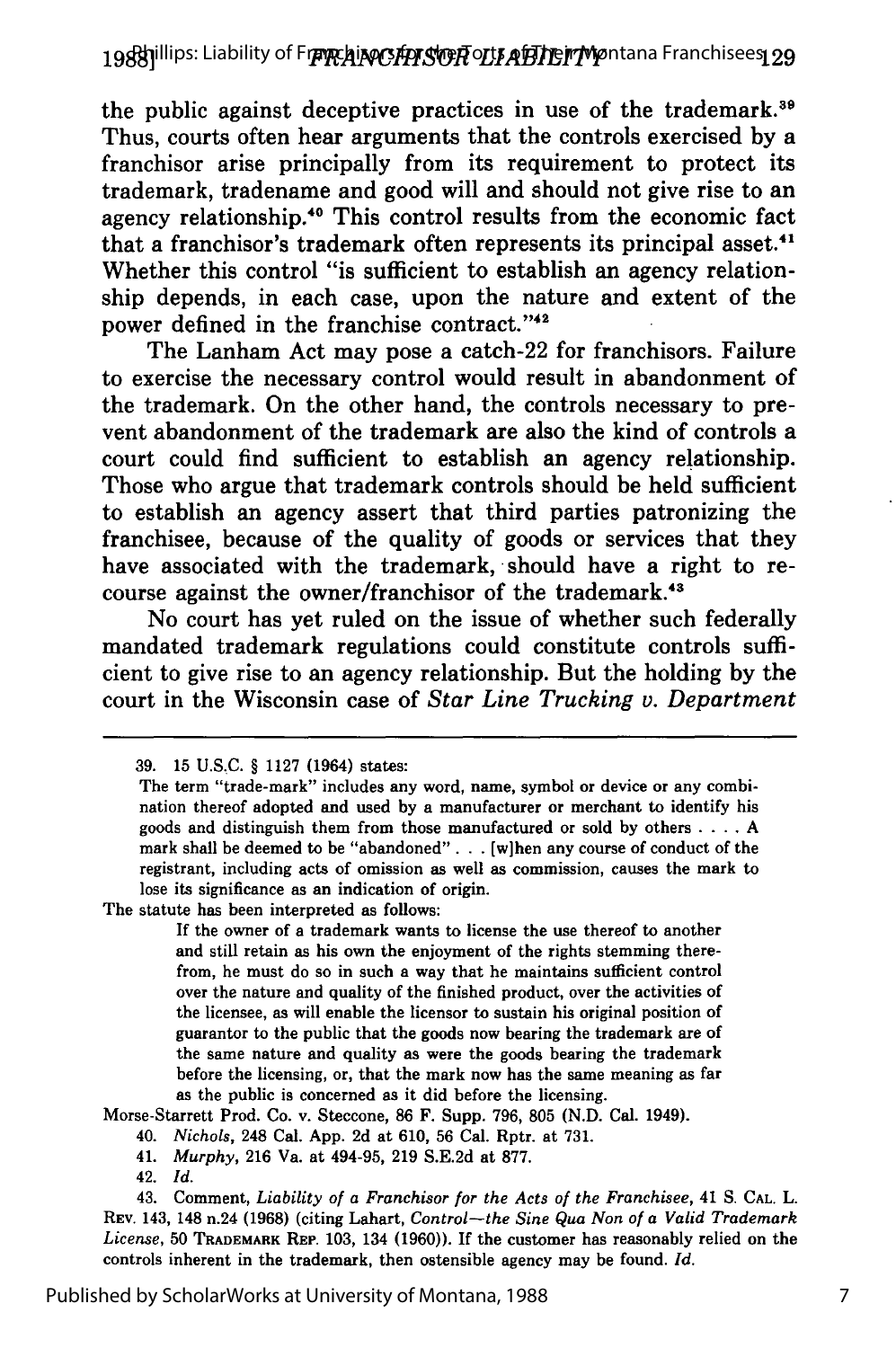*of Industry,"'* an unemployment compensation case, gives valuable insight into how a Montana court might rule on this issue. In *Star Line,* the plaintiff asserted its truck owner-operators were not employees of the trucking firm, and the firm was therefore not liable for unemployment compensation, because the Interstate Commerce Commission and Wisconsin Administrative Code<sup>45</sup> had mandated the firm's specific controls over the truck owner-operator.<sup>46</sup>

The Wisconsin Supreme Court noted that the contractual exercise of control over an independent contractor could be sufficient to give rise to an agency relationship. Furthermore, it recognized that the Interstate Commerce Commission requirement "arguably constitutes contractual control."<sup>47</sup> The court, however, held that such federally and state required controls, promulgated to promote public safety and ensure financial responsibility, could not be used to establish control sufficient to give rise to an employer-employee relationship.<sup>48</sup>

The situation in *Star Line,* although it arose from an unemployment compensation case, is analogous to that arising because of the Lanham Act's trademark control requirements. The broader principle of the *Star Line* holding, that the controls federally mandated for protection of the public shall not be held to give rise to an agency relationship, is similarly analogous. When presented with a tort claim asserted against a franchisor under an agency theory of liability, courts should thus hold that controls mandated to protect the product and public under the federal Lanham Act will not be sufficient to give rise to an agency relationship. However, if the controls go beyond those required to protect the trademark, tradename and good will, and also cover day-to-day details of operations, a Montana court should hold that such excess controls are sufficient to give rise to an agency.<sup>49</sup>

# 2. Ostensible Agency<sup>50</sup>

Even if no actual agency relationship exists, a franchisor may

<sup>44. 109</sup> Wis. 2d 266, 325 N.W.2d 872 (1982).

<sup>45.</sup> *Id.* at 276, 325 N.W.2d at 877.

*<sup>46.</sup> Id.* at 276, 325 N.W.2d at 877 (citing Stafford Trucking, Inc. v. Dep't of Indus., Labor & Human Relations, 102 Wis. 2d 256, 306 N.W.2d 79 (Ct. App. 1981)).

<sup>47.</sup> *Id.*

<sup>48.</sup> *Id.*

<sup>49.</sup> *Nichols,* 248 Cal. App. 2d at 611, 56 Cal. Rptr. at 731-34.

<sup>50.</sup> A plethora of different terms are used in case law to refer to the concept of ostensible agency. It is sometimes called "apparent" agency, or agency by estoppel. Mabe v. B.P. Oil, 31 Md. App. 221, 240, 356 A.2d 304, 315 (1976) (Melvin J., dissenting), *rev'd on appeal,* 279 Md. 632, 370 A.2d 554 (1977); *see also* Gizzi v. Texaco, 437 F.2d 308, 309 **(3d** Cir. 1971).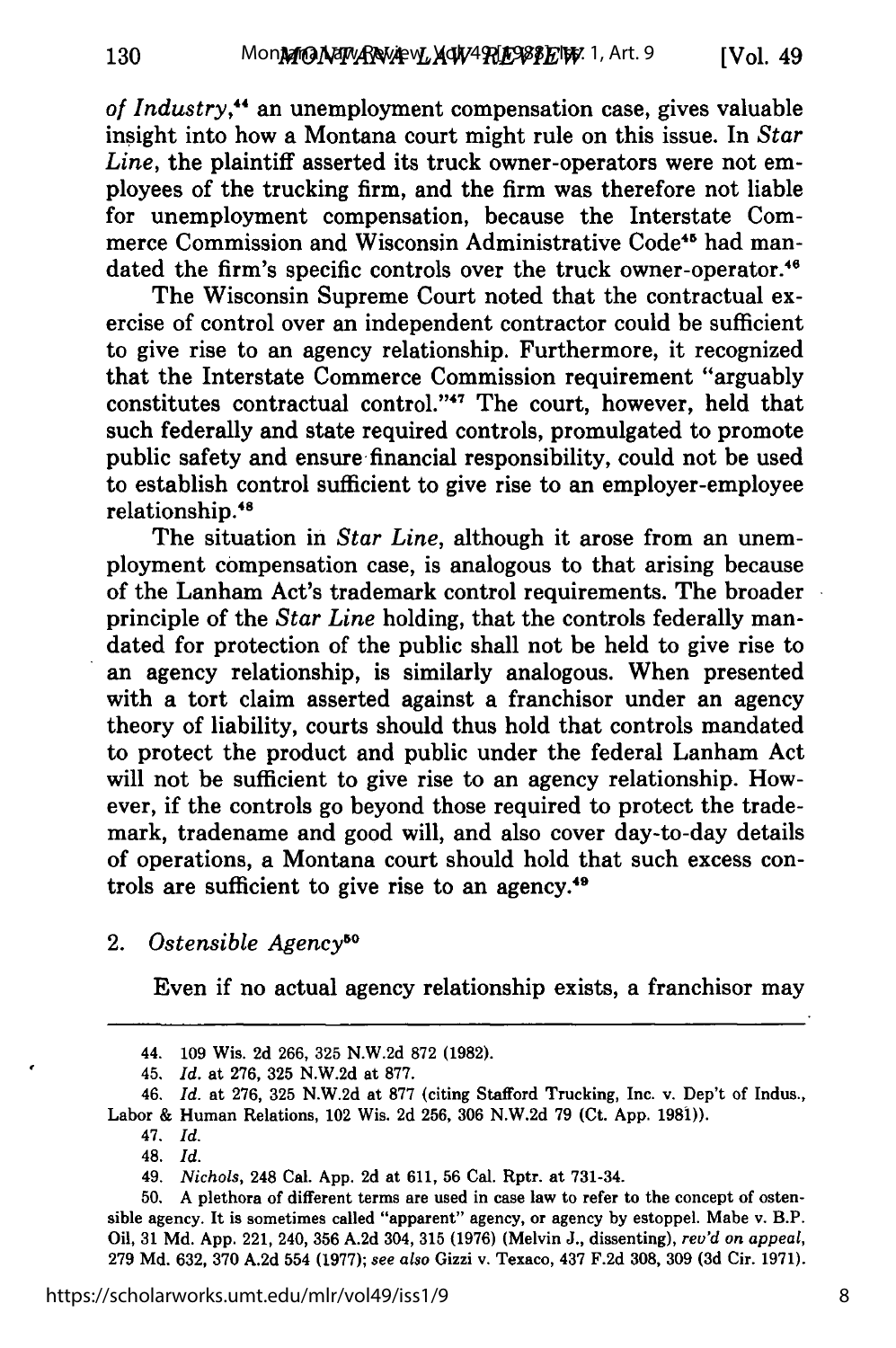be held vicariously liable if the existence of an ostensible agency is established.<sup>51</sup> An ostensible agency occurs when two circumstances are met. First, the franchisor must represent to a third person or "hold out" that the franchisee is acting on the franchisor's behalf. $52$ A "holding out" occurs when the franchisor "clothes" the franchisee with authority.53 Signs of advertising typically indicate such a representation.<sup>54</sup> Second, the third person must rely on that representation or "holding out."<sup>55</sup> This reliance must result in a change of position,<sup>56</sup> and must be reasonable under the circumstances.<sup>57</sup>

Stated another way, ostensible agency arises when the principle either intentionally or through want of ordinary care causes the third person to believe the agent represents the principal. 58 This want of ordinary care has been defined by the Montana Supreme Court as "the failure to do what a reasonable and prudent person would ordinarily have done under the circumstances of the situation, or doing what such person under the existing circumstances would not have done."<sup>59</sup>

*a. Establishing a "Holding Out" through the Use of Logos and Trademarks*

#### (1) *Shared Identity, Logos, and Trademarks*

In *Elkins,* the Montana Supreme Court considered the issue of whether the principal's use of trademarks and logos alone is sufficient to create a "holding out" and thereby give rise to an ostensible agency. The plaintiff asserted that the Husky signs used at the gas station and the language on the back of the credit card held by the plaintiff stating, "[t]his card will also be honored at service stations of the following companies: . . . Husky Oil Co.,"<sup>60</sup> were sufficient to create a "holding out" which was then reasonably relied on

Montana's statutes use the term "ostensible" agency.

<sup>51.</sup> MONT. CODE **ANN.** § 28-10-103 (1987).

<sup>52.</sup> *Cf. Elkins,* 153 Mont. at 168, 455 P.2d at 333 (citing Hartt v. Jahn, 59 Mont. 173, 196 P. 153 (1921)) (which case involved an employer-employee relationship).

<sup>53.</sup> **Cf.** *Hartt,* 59 Mont. at 181, **196** P. at 156 (which case involved a real estate contract).

<sup>54.</sup> RESTATEMENT **(SECOND)** OF **AGENCY,** §§ **27,** 8 comment b **(1958).**

<sup>55.</sup> RESTATEMENT (SECOND) OF AGENCY, § 267 (1958).

**<sup>56.</sup>** Calkins v. Oxbow Ranch, Inc., **159** Mont. 120, 126, 495 P.2d 1124, 1127 **(1972).**

**<sup>57.</sup>** RESTATEMENT **(SECOND) OF AGENCY,** § **267** (1958); *Gizzi,* 437 F.2d at **309.**

**<sup>58.</sup>** MONT. CODE ANN. § **28-10-103 (1987).**

**<sup>59.</sup>** Ahlquist v. Mulvaney Realty Co., 116 Mont. **6, 23, 152** P.2d **137,** 145 (1944) (quoting Zanos v. Great Northern R.R. Co., 60 Mont. 17, 21-22, **198** P. 138, 140 **(1921))** (which case involved the negligence of a common carrier).

<sup>60.</sup> *Elkins,* **153** Mont. at 167, 455 P.2d at **333.**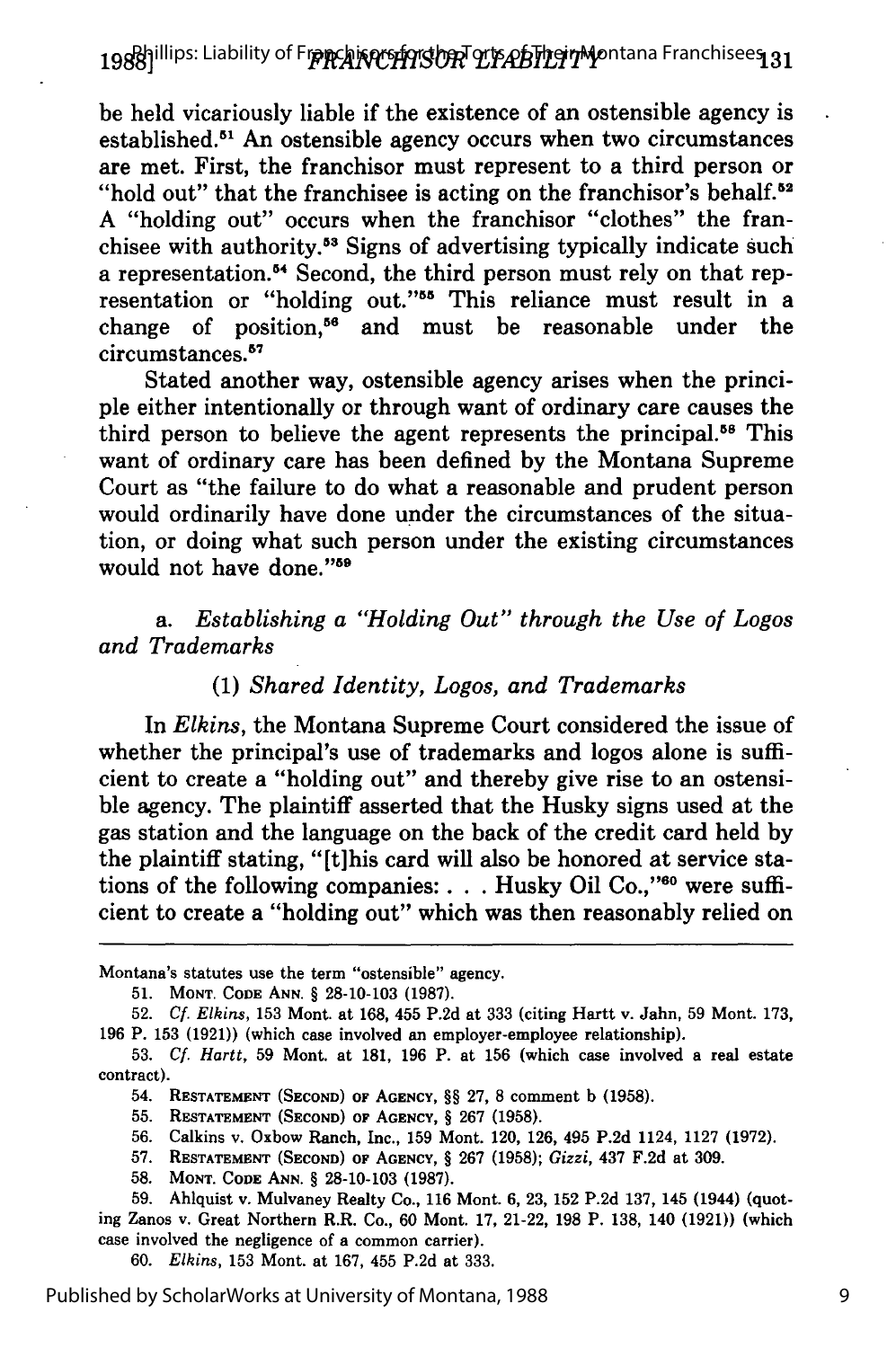by the plaintiff. The court agreed with the *Coe* court that goods marketed under a trademark name are not enough to create a holding out sufficient to establish an ostensible agency relationship.<sup>61</sup>

In the Montana case of *Burkland v. Electronic Realty Associ*ates. Inc.,<sup>62</sup> the Burklands alleged that the franchisor, Electronic Realty Associates, Inc. (ERA), should be held liable for injuries caused by the negligence, fraud and breach of the implied warranty covering a home sold to them by the franchisee ERA Hannah Real Estate (ERA Hannah). More specifically, plaintiffs suffered from ill health caused by the home's water system and from the breakdown of the home's heating system.<sup>63</sup>

The Burklands asserted that the requirements of the franchise agreement,<sup>64</sup> which included the requirement that ERA Hannah prominently display the ERA national logo on all advertising and materials, constituted a "holding out" sufficient to establish an ostensible agency relationship between ERA and ERA Hannah.<sup>65</sup> The Burklands claimed that the requirement that ERA Hannah use the ERA trademark and logo, contribute to a national ERA advertising fund, and participate in local advertising and marketing created a "shared identity" sufficient to qualify as a "holding out" under section 28-10-103 of the Montana Code Annotated.<sup>66</sup> Further, the Burklands contended they had relied on the national reputation of ERA in purchasing the home. Thus, the plaintiffs claimed that an ostensible agency existed between ERA and ERA Hannah and that ERA could be held liable for its franchisee's actions.

Defendant ERA, however, argued that ERA Hannah was independently owned and operated and that they exercised no control over the management and operations of ERA Hannah. Furthermore, ERA asserted that ERA Hannah was required to use "Hannah" in all advertising, and that they merely charged fixed fees for use of the ERA trademark and national marketing services.<sup>67</sup>

The district court granted ERA's motion for summary judgment, holding that the Burklands failed to offer sufficient evidence

63. *Id.*

132

<sup>61.</sup> *Id.* at 166, 455 P.2d at 331-32; *Coe,* 377 P.2d at 818.

<sup>62.</sup> **-----** Mont. **-----**, 740 P.2d 1142 (1987).

<sup>64.</sup> Burkland v. Mullen, No. 84-2467, slip op. 1, 5 (Dist. Ct. Mont. Aug. 28, 1986), *rev'd sub nom.* Burkland v. Electronic Realty Ass'n, **-** Mont. **-** , 740 P.2d 1142 (1987).

<sup>65.</sup> *Electronic Realty Ass'n*, **\_\_\_\_** Mont. at \_\_\_\_, 740 P.2d at 1144.

<sup>66.</sup> *Mullen,* No. 84-2467, slip op. at 5.

<sup>67.</sup> *Electronic Realty Ass'n, \_\_* Mont. at \_\_, 740 P.2d at 1143.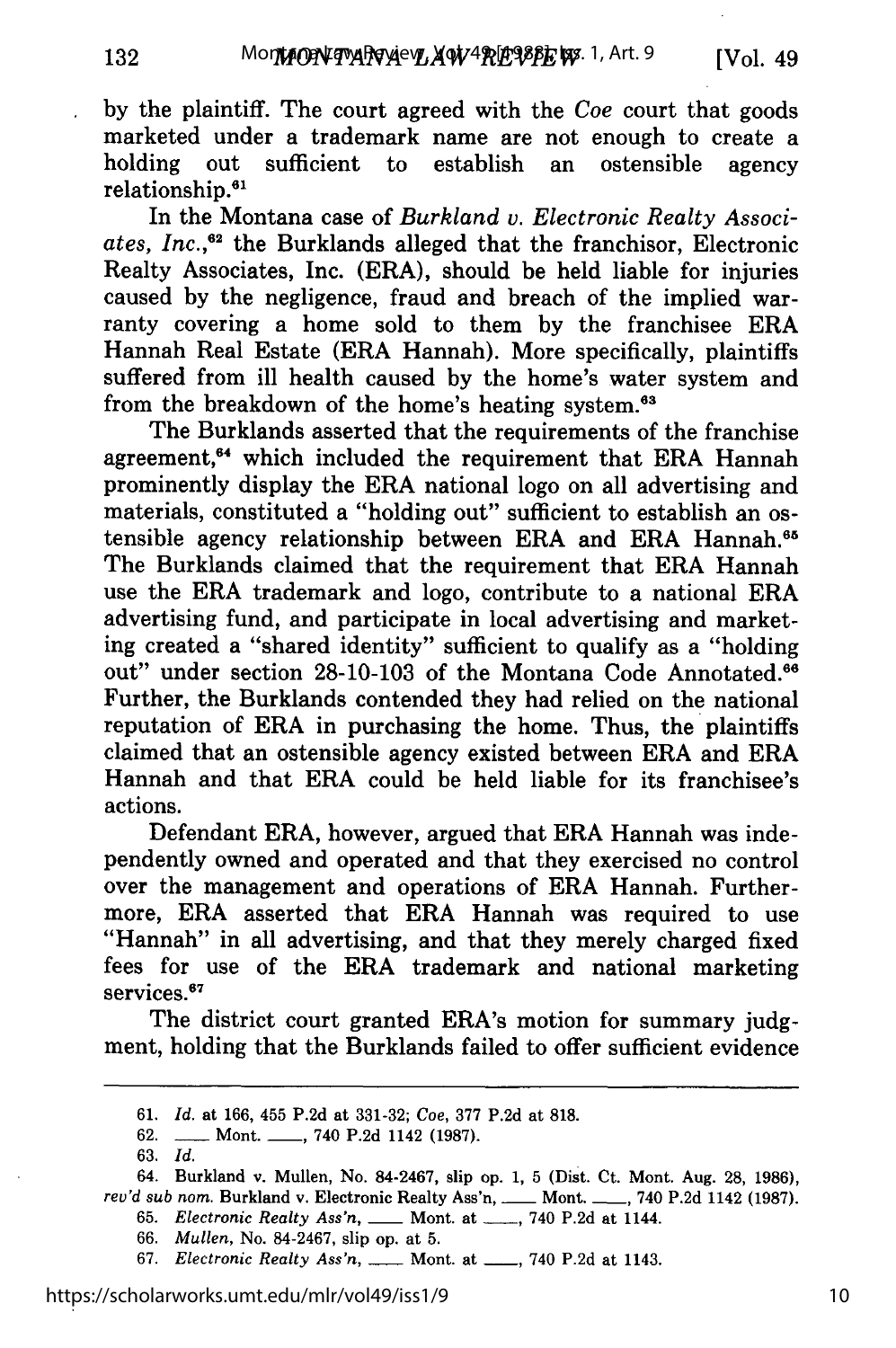to establish an agency relationship. The Montana Supreme Court reversed the district court and remanded the case for a proper determination of whether the plaintiffs reasonably relied on the trademark, reputation and advertising of ERA.<sup>68</sup>

A split opinion exists in other jurisdictions as to what constitutes a holding out sufficient to give rise to ostensible agency.<sup>69</sup> In *City of Delta Junction v. Mack Trucks, Inc.,70* city officials purchased a customized fire truck from Alaska Mack, Inc., a dealer engaged in selling Mack, Inc. trucks. Because the weight of a full water tank proved too substantial for the truck's chassis design, the fire truck turned out to be unsuitable for its intended purposes and Mack, Inc. was brought in as a defendant on a theory of apparent agency.<sup>71</sup> The Alaska court found that Alaska Mack's telephone listing under the heading "Mack Trucks," the advertising with the Mack logo, and the failure to post signs indicating Alaska Mack was independently owned and operated constituted a "holding out."72

In *Wood v. Holiday Inns, Inc.*,<sup>73</sup> an Holiday Inn employee seized a guest's Gulf Oil Company credit card, used to charge lodging at the inn, after being instructed to do so by Gulf's credit card operations because of the guest's allegedly poor credit. The plaintiff claimed the circumstances surrounding the erroneous seizure of his credit card caused him to suffer a heart attack. Plaintiff thus sued Gulf, the Holiday Inn franchisee and the franchisor Holiday Inns. The *Wood* court reasoned that the existence of trademarks was critical to a determination of whether a "holding out" existed:

[t]he Phenix City facility was required to use the same service marks and trademarks, and exterior and interior decor as the Holiday Inns owned by the parent company. A jury could therefore reasonably conclude that the license agreement required the **...** facility to be of such an appearance that travelers would believe it was owned **by** Holiday Inns, Inc.74

The *Ortega* court addressed the issue of whether **GMC** held

**70. 670 P.2d** at **1131.**

- **72.** *Id.* at **1131.**
- **73. 508 F.2d 167, 169-70** (5th Cir. **1975).**
- 74. *Id.* at **176.**

**<sup>68.</sup>** *Id.* at **\_\_,** 740 **P.2d** at 1145.

**<sup>69.</sup>** *Compare Apple,* **307** F. Supp. at **115** (which held that the facts of the case were insufficient to give rise to an ostensible agency) *and Ortega,* **392** So. **2d** at 44 (which held that the facts of the case were insufficient to give rise to an ostensible agency) *with City of Delta Junction,* **670 P.2d 1131** (Alaska **1983)** (which held that the facts in the case were sufficient to give rise to an ostensible agency).

**<sup>71.</sup>** *Id.* at **1129.**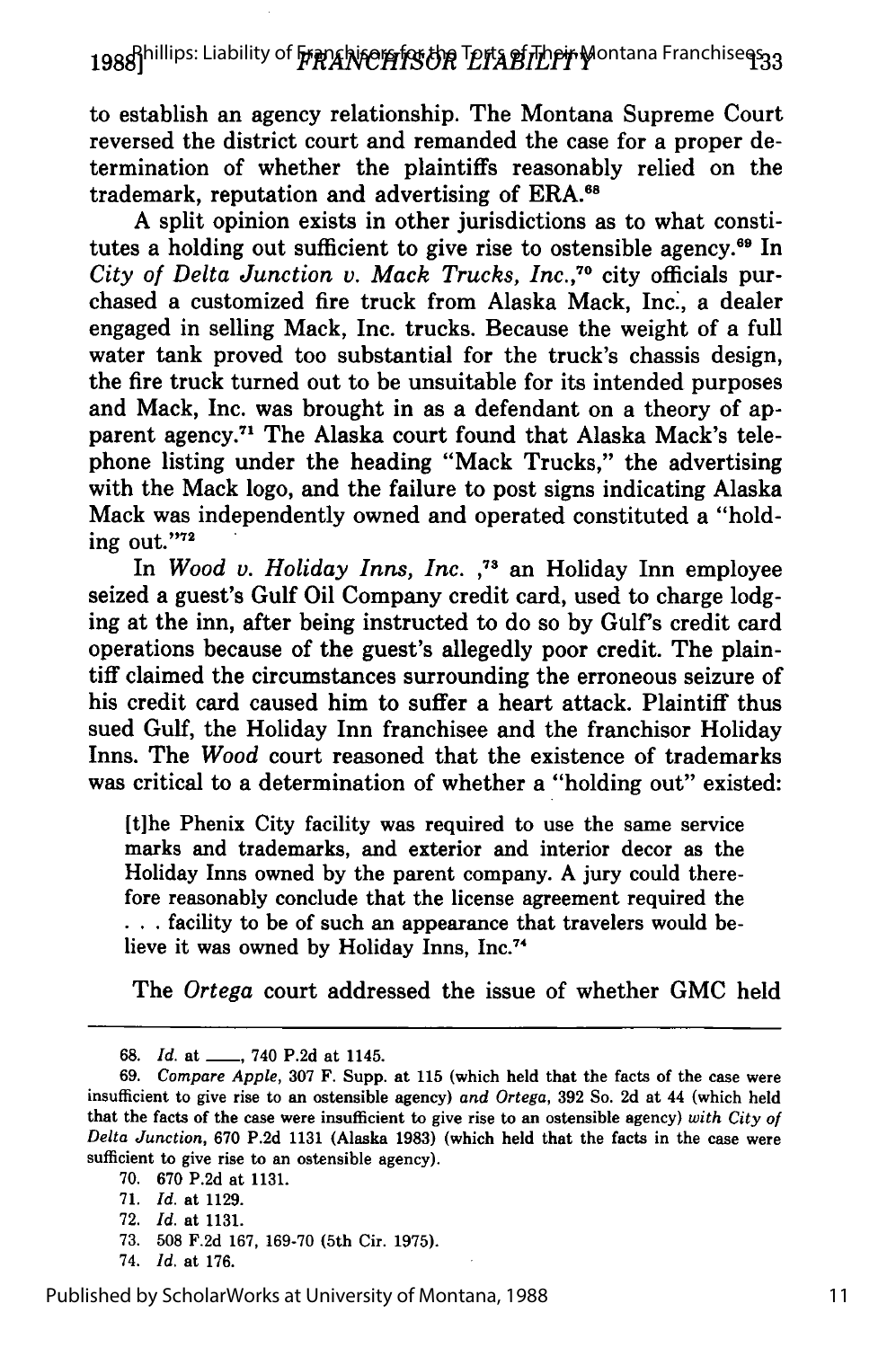out a local **GMC** truck dealer as its agent **by** allowing the dealer to use the manufacturer's signs and logos.<sup>75</sup> This court, contrary to the holding in *City of Delta Junction,* held that the franchisee's display of GMC signs and trademarks was insufficient to create a "holding out" and thus to give rise to an ostensible agency relationship.76

#### b. *Common Knowledge Doctrine*

The common knowledge doctrine states that "it is **. .** .a matter of common knowledge and practice that distinctive colors and trademark signs are displayed at gasoline stations by independent dealers of petroleum product suppliers . . . [and that] [t]hese signs and emblems represent no more than notice to the motorist that a given company's products are being marketed at the station."<sup>77</sup> The franchisor will use this doctrine to avoid a finding of agency in cases where signs and logos are claimed to create a holding out such that ostensible agency is established.<sup>78</sup>

Franchisors can apply the doctrine by proving that the public has common knowledge concerning the independent status of a business. For example, this was applied in *Burkland* when the plaintiff claimed the defendant presented no evidence that the public had common knowledge about real estate franchises sufficient to prevent the finding of an ostensible agency.<sup>79</sup>

#### c. *Reliance*

A third party has the burden of proving a reasonable reliance on a franchisor's reputation, logos and advertising in order to establish the franchisor's liability predicated on a theory of ostensible agency. "[Ilt must not only be shown that the plaintiff's belief and reliance were reasonable, but that they were caused by affirmative acts or by negligence on the part of the principal  $\ldots$ ."<sup>80</sup>

In *Burkland,* the Montana Supreme Court noted that the Burklands had "relied on the national TV advertising they had seen of ERA [and on] the reputation of ERA, Inc., and they believed they

<sup>75.</sup> *Ortega,* 392 So. 2d at 44.

<sup>76.</sup> *Id. See also Apple,* 307 F. Supp. at 115.

<sup>77.</sup> *Elkins,* 153 Mont. at 165, 455 P.2d at 332 (quoting *Coe,* 377 P.2d at 818); *see also* Reynolds v. Skelly Oil Co., 227 Iowa 163, 170, 287 N.W. 823, 827 (1939); *Ortega,* 392 So. 2d at 43-44.

<sup>78.</sup> *Coe,* 377 P.2d at 818.

<sup>79.</sup> Appellant's opening brief at 7, Burkland v. Electronic Realty Ass'n, \_\_\_ Mont. **\_\_** 740 P.2d 1142 (1987).

<sup>80.</sup> Annot., *Vicarious Liability of Private Franchisor,* 81 A.L.R.3D § 5[a], at 781 (1977); *see also Beck,* 245 Cal. App. 2d at 976, 54 Cal. Rptr. at 330.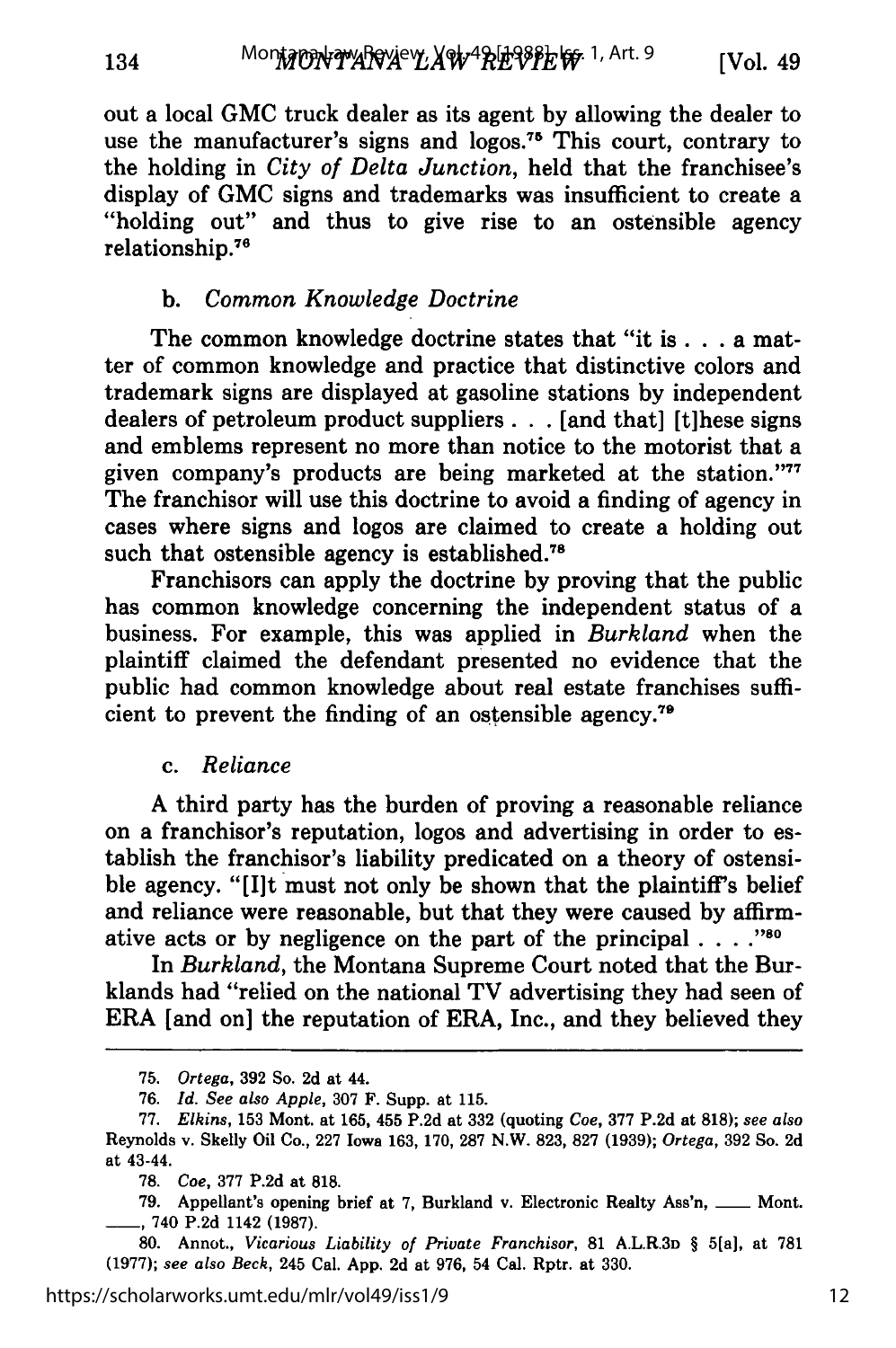were dealing with ERA at the time of purchasing the home."<sup>81</sup> The court thus ruled that the district court's grant of summary judgment was erroneous, for a key material fact remained as to whether a disclaimer made such reliance on ERA unreasonable.<sup>82</sup>

The *Burkland* court appeared to rely exclusively on *City of Delta Junction* to hold that reliance on trademarks and reputation was sufficient to raise a jury question as to whether such reliance could establish an ostensible agency relationship.<sup>83</sup> As with the Burklands, *City of Delta Junction* officials believed they were dealing with the franchisor when they purchased the modified Mack truck and relied on the franchisor's reputation.<sup>84</sup> Although the *Burkland* court only ruled on the issue before it, whether the facts raised issues of fact such that a grant of summary judgment was improper, the court's reliance on *City of Delta Junction* indicates that it approved the Alaska court's determination that reliance on trademarks is reasonable.<sup>85</sup>

#### *d. Disclaimers*

Disclaimers are often used to prevent a franchisor from being held liable for tortious acts of the franchisee under an ostensible agency theory. Often, franchisors will require that the franchisee exhibit a disclaimer sign stating the local business is independently owned and operated.86 However, one of the clear conclusions of the case law is that the franchisor, to make an effective disclaimer, must require more than the display of a vague and ambiguous sign of independent ownership and operation.87

Attempts to use disclaimer signs have not received favorable treatment by the courts.88 For instance, the *Murphy* court held that "[w]hen an agreement, considered as a whole, establishes an agency relationship, the parties cannot effectively disclaim it by formal 'consent . . .the relationship of the parties does not depend upon what the parties themselves call it, but rather in law

81. *Electronic Realty Ass'n,* \_\_\_\_ Mont. at \_\_\_\_, 740 P.2d at 1145.

**82.** *Id.*

**83.** *Id.* at **- ,** 740 **P.2d** at 1144-45.

84. *City of Delta Junction,* **670 P.2d** at **1131.**

**85.** *Electronic Realty Ass'n, \_\_* Mont. at **\_\_,** 740 **P.2d** at 1144-45.

86. Salisbury v. Chapman Realty, 124 Ill. App. 3d 1057, 1062, 465 N.E.2d 127, 131 (1984).

**87.** *Beck,* 245 Cal. **App. 2d** at **980,** 54 Cal. Rptr. at **331.**

**88.** *See Murphy,* **216** Va. at 494, **219 S.E.2d** at **876;** *Beck,* 245 Cal. **App. 2d** at **979,** 54 Cal. Rptr. at **330;** *Ottensmeyer,* 2 Haw. **App.** at **89, 625 P.2d** at **1071;** *Salisbury,* 124 **Ill. App. 3d** at **1062,** 465 **N.E.2d** at **131.**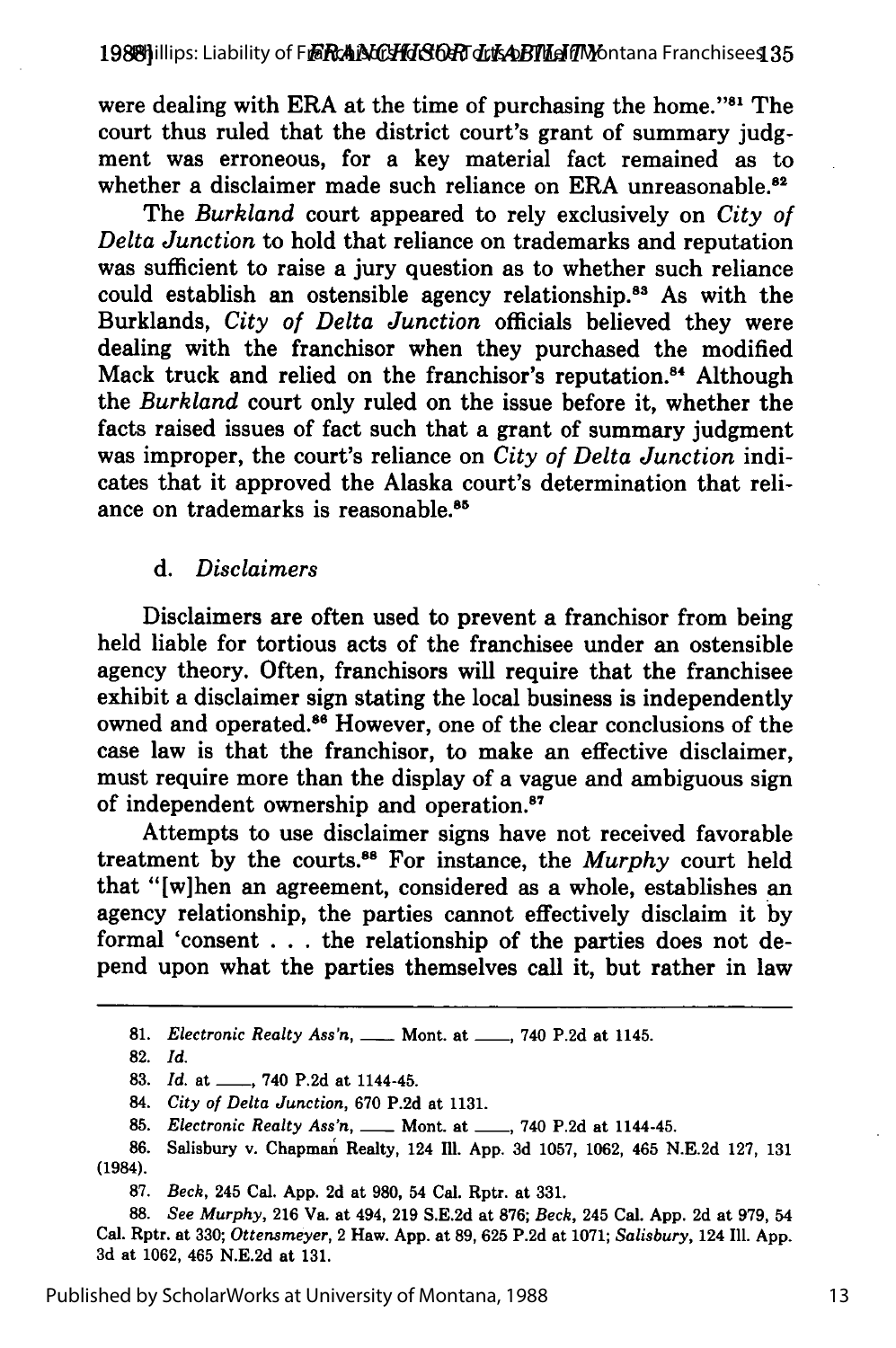what it actually is.' **"89**

#### *3. Analysis of the "Holding Out" Factor*

A court's finding that a franchisor's use of logos and trademarks is a sufficient "holding out" to create agency may be anachronistic. Clearly the use of logos and trademarks in advertising is so completely ubiquitous in the modern era that any liability based merely on reliance on them or the reputation engendered therefrom requires more substantial underpinning. In addition, the ruling by the Wisconsin court in *Star Line* indicates that compliance with federal requirements concerning control sufficient to maintain a trademark will not support a finding of agency.

Perhaps the most significant standard in evaluating whether a "holding out" exists is the reasonableness of the third party's reliance.<sup>90</sup> This standard provides an exception from liability for franchisors who require a posting of large, clearly visible signs on the franchisee's business premises-signs which clearly state that the franchise is independently owned and operated. $91$  In addition, this standard requires claimants to demonstrate that they would have chosen an alternative good or service or that they would have done something differently but for their reliance on those specific franchisor attributes manifested by the franchisee.<sup>92</sup>

#### III. **APPLICATION OF AGENCY** To **A FRANCHISOR'S LIABILITY FOR THE ACTS OF A FRANCHISEE**

The specific type of agency relationship must be determined once an agency has been established in order to pinpoint the types of tortious acts for which a franchisor may be held liable. **A** franchisee can be one of two types of agent-an independent contractor agent or an employee-agent. As the Montana Supreme Court stated in *Elkins,* "it cannot be disputed that the main distinction between **. . .**[an] employee and an independent contractor lies in

**<sup>89.</sup>** *Murphy,* **216** Va. at 492, **219 S.E.2d** at **876** (quoting from Chandler v. Kelly, 149 Va. 221, **231,** 141 **S.E. 389, 391-92 (1928)).** In Kuchta v. Allied Builders Corp., 21 Cal. **App. 3d** 541, **98** Cal. Rptr. **588 (1971),** the California court has stated that "declarations of the parties in the agreement respecting the nature of the relationship are not controlling." *Id.* at 548, **98** Cal. Rptr. at **591.** The *Burkland* case addressed the use of disclaimers, particularly as the Burklands stated in their affidavit that "they did not notice the 'independently owned and operated' disclaimer in ERA Hannah's listing of the Mullen home nor was it explained to them." *Electronic Realty Ass'n*, \_\_\_\_ Mont. at \_\_\_\_, 740 P.2d at 1143.

<sup>90.</sup> *Electronic Realty Ass'n, \_\_* Mont. at **\_\_,** 740 P.2d at 1144.

<sup>91.</sup> *See generally* Beck, 245 Cal. App. 2d 976, 54 Cal. Rptr. 328.

<sup>92.</sup> *Hayman,* 357 S.E.2d at 398.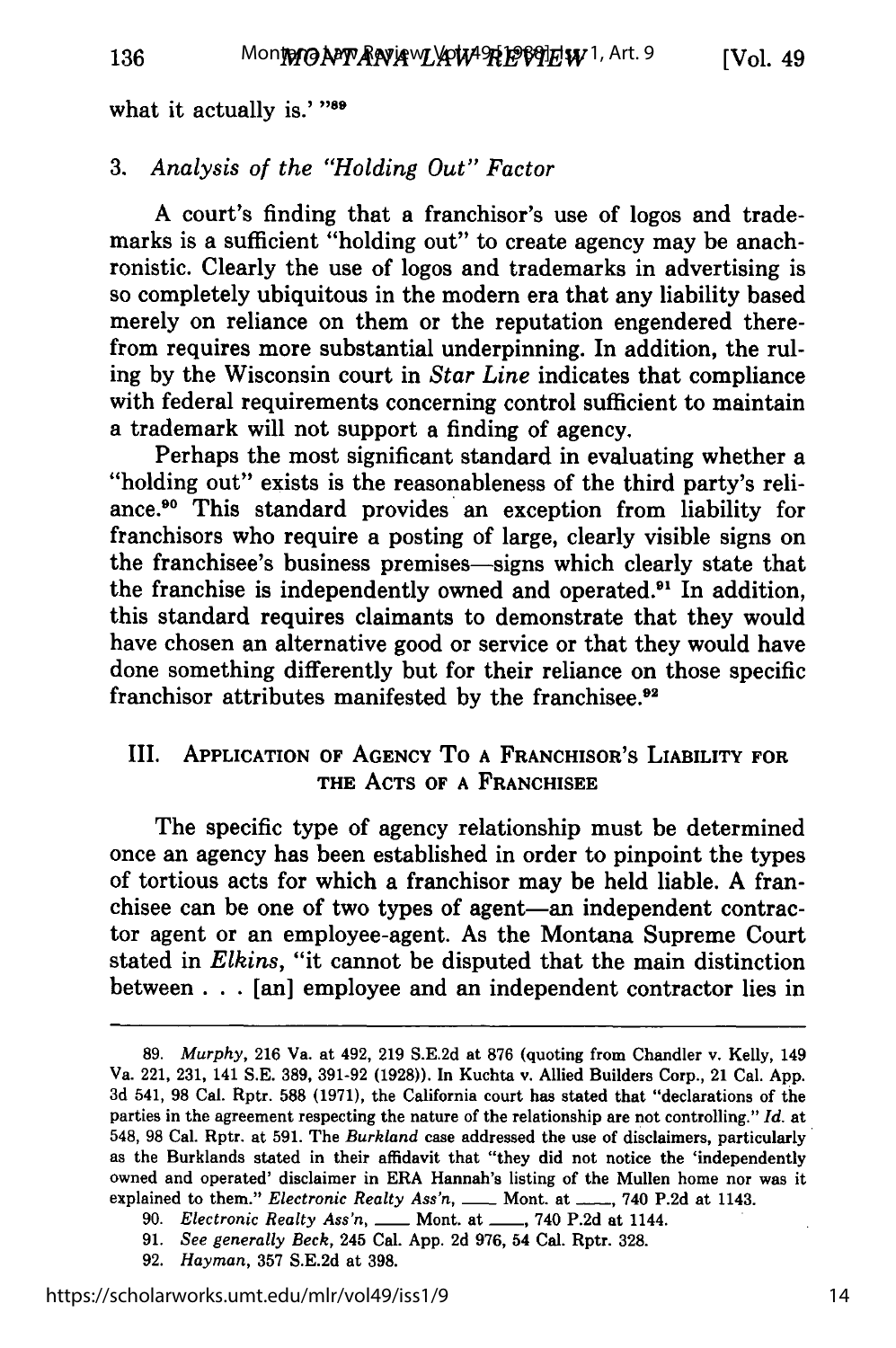# **1988]** *FRANCHISOR LIABILITY* **137** Phillips: Liability of Franchisors for the Torts of Their Montana Franchisees

the right of control over the performance of the work."<sup>93</sup>

An independent contractor agent is one who is told what to do but not how to do it, for the independent contractor represents "the will of his employer only as to the result of his work, and not as to the means by which it is accomplished."<sup>94</sup> Conversely, an employee is one told both what to do and *how* to do it.<sup>95</sup>

The test for distinguishing between the two types of agent—those being told what to do versus those being told what to do and how to do it-is whether or not the franchisor has control over the operational affairs of the franchisee.<sup>96</sup> The Restatement (Second) of Agency provides further clarification of this concept **by** stating:

It is only when to the relation of principal and agent there is added that right to control physical details as to the manner of performance which is characteristic of the relation of **...** [employer and employee] that the person in whose service the act is done becomes subject to liability for the physical conduct of the actor."<sup>97</sup>

The first test is the so-called "ABC" test and is established by statute: "Service performed by an individual for wages is considered to be employment subject to this chapter unless and until it is shown to the satisfaction of the division that: (a) such individual has been and will continue to be free from control or direction over the performance of such services, both under his contract and in fact; **(b)** such service is either outside the usual course of the business for which such service is performed or that such service is performed outside of all the places of business of the enterprise for which such service is performed; and

(c) such individual is customarily engaged in an independently established trade, occupation, profession, or business." § 39-51-203(4), M.C.A. (1985).

[This 1985 edition, has since been amended by **MONT. CODE ANN.** § 39-51-203(4) (1987)].

The second test, as expressed in *Shope v. City of Billings,* 85 Mont. 302, 306, 278 P. 826, 827 (1929) states that: "An independent contractor is one who renders service in the course of an occupation, and represents the will of his employer only as the result of his work, and not as to the means whereby it is accomplished, and is usually not paid by the job."

*Id.* at 244-45, 605 P.2d at 612-13 (this case involved an employer-employee relationship).

**97. RESTATEMENT (SECOND)** OF **AGENCY,** § 250 comment a (1958).

<sup>93.</sup> *Elkins,* 153 Mont. 159, 163, 455 P.2d 329, 331 (1969).

<sup>94.</sup> *Greening,* 108 Mont. 158, 168, 88 P.2d 862, 865 (1939).

<sup>95.</sup> *Id.* at 168, 88 P.2d at 865.

<sup>96.</sup> The court in Standard Chemical Mfg. v. Employment Sec. Div., 185 Mont. 241, 605 P.2d 610 (1980) stated: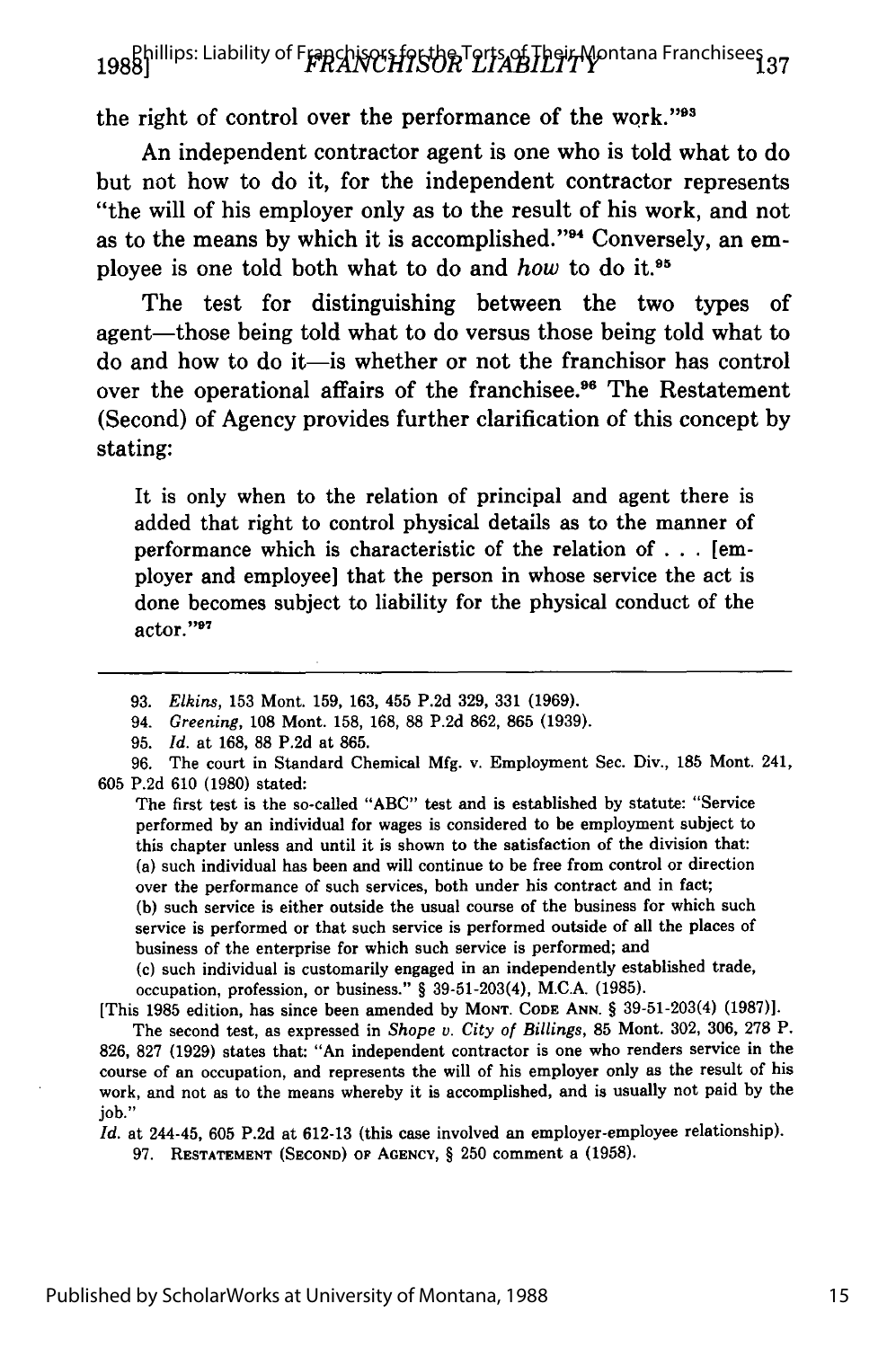

# A graphic representation of this concept is shown below.<sup>98</sup>

138

Each type of agency has a particular liability attaching to it. In brief, those types of agency and their consequent liability are as **follows:**

(a) Where the franchisor has a duty and breaches that duty (e.g. duty to supervise, duty to employ proper persons), that franchisor is always liable for the contract or tortious actions of its franchisee regardless of whether the franchisee is found to be an independent contractor or an employee.<sup>99</sup>

**(b)** Where a franchisee commits fraud, the franchisor may be held liable whether or not an independent contractor or employee agency is established.<sup>100</sup>

(c) Where the franchisor has not breached a duty, in order to be held liable for the negligent or tortious action of its franchisee a franchisor must be found to be an employer.<sup>101</sup>

The issue of whether a franchisor can be held to be an employer or whether a franchisee can be held to be an employee or independent contractor has not been determined. However, one court has found that a limited employer/employee relation can be found in the franchise context on very minimal grounds. In *Wood*,<sup>102</sup> the court found, citing section 220 of the Restatement (Second) of Agency, the jury could reasonably conclude a limited

**<sup>98.</sup>** Lecture **by** Steven **C.** Bahls, assistant professor of law, University of Montana School of Law (Oct. **8, 1987).**

**<sup>99.</sup> Cf. RESTATEMENT (SECOND) OF AGENCY** §§ 212-215 **(1958)** (which states rules generally applicable to principals and agents).

**<sup>100.</sup> Cf. RESTATEMENT (SECOND)** OF **AGENCY** § **261 (1958)** (which states rules generally applicable to principals and agents).

<sup>101.</sup> *Cf.* **RESTATEMENT (SECOND)** OF AGENCY § **219-229 (1958)** (which states rules generally applicable to principals and agents); *see also* Kornec v. Mike Horse Mining **&** Milling Co., 120 Mont. **1, 180 P.2d 252** (1947).

<sup>102.</sup> *Wood,* **508 F.2d** at **173.**